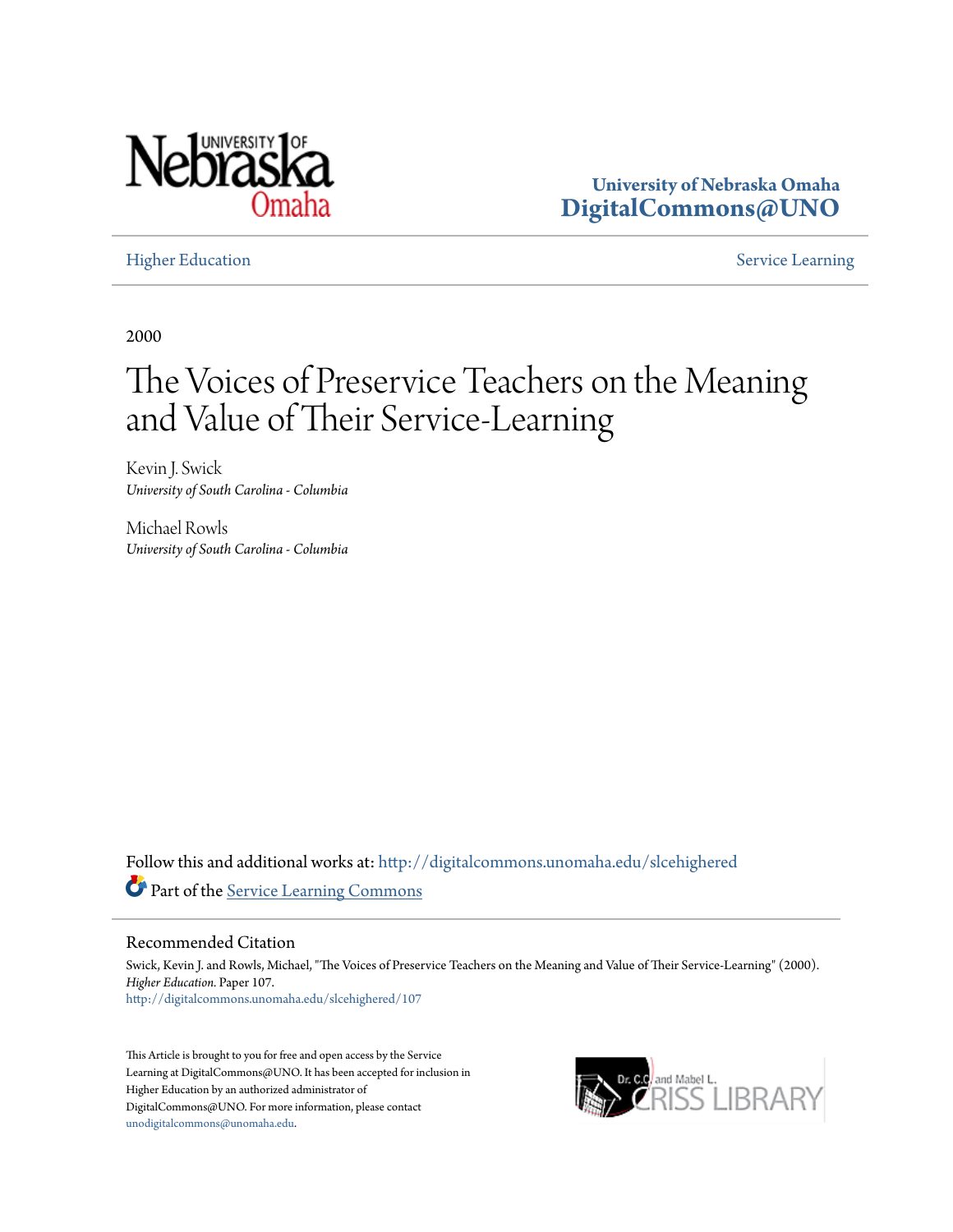# **THE "VOICES" OF PRESERVICE TEACHERS ON THE MEANING AND VALUE OF THEIR SERVICE-LEARNING**

KEVIN **J.** SwiCK

*College of Education* 

#### MicHAEL RowLs

#### *College of Education University of South Carolina Columbia, South Carolina 29208*

The perspectives of preservice teacher education students about their service- learning experiences are examined in the context of Serow's conceptual scheme of competence, participation, relationships, and understanding. 240 undergraduates in education and 59 professional program interns participated in the study. Their responses to a service learning survey suggest that service learning positively influences them in relation to personal, professional, academic, and career functioning. The student "voice" on service- learning provides many insights on ways to strengthen S-L in teacher education.

Service-leaming (S-L) is being promoted as an empowering pedagogy in teacher education that engages teachers and learners in putting their educational pursuits to work on behalf of the community (Swick &Rawls, 1999). Quality service-learning requires the participants to: assess and determine community needs in partnership with the people they are serving; design service activities that meaningfully respond to these needs; carry out the identified service; and reflect and synthesize the pertinent outcomes of the effort for future work (Erickson & Anderson, 1997). Learners integrate the entire S-L process into their academic learning, thus creating the potential for a transformational relationship between the Ieamer and the community (Waterman, 1997). In effect, service-learning should empower future teachers to function dynamically in their educational and leadership roles, thus strengthening children, young people, and their families in their efforts to achieve

educational and life success (Swick & Rowls, 1999).

The Service-Learning and Teacher Education Project (USC - SLATE) at the University of South Carolina integrated the S-L paradigm into several facets of its teacher education program. This integration process is ongoing with individual faculty experimenting with S-L in their courses, the inclusion of S-L in selected courses in the education minor program, and the carrying out of research and development activities by faculty and students. The emphasis in this report is on describing three facets of the USC SLATE project: 1) providing a brief description of the kinds of service-learning that teacher education students accomplish; 2) reporting on students' reflections on the meaning and value of their service-learning; and 3) putting forth implications of the students' views of S-L for creating truly empowering service-learning in teacher education. In addition, particular guidelines for crafting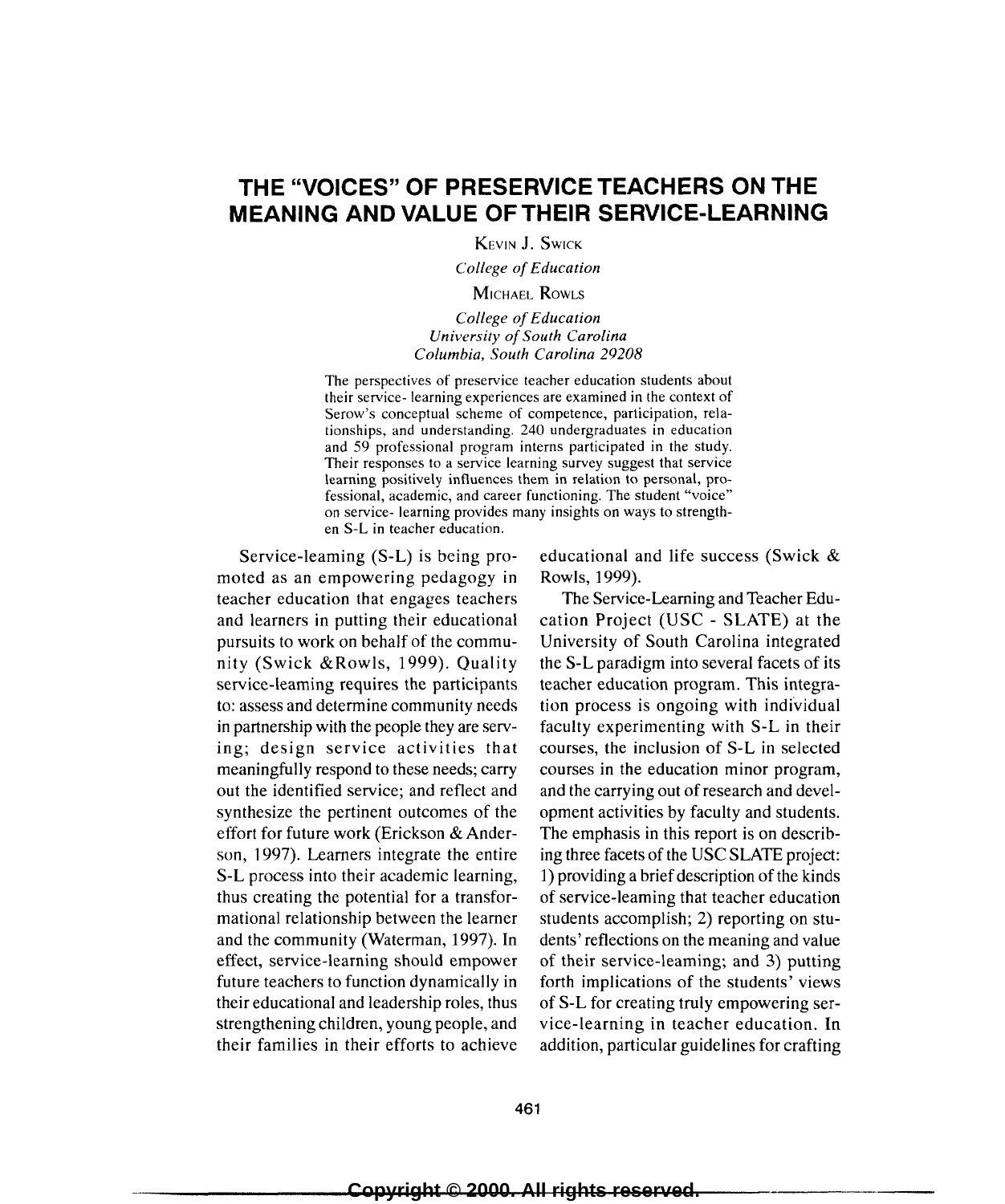effective service-learning experiences are presented. While the students' "voices" are the primary focus of the data shared in this paper, faculty assessments and observations, as well data from the SLATE literature arc also shared.

#### **Sample** Service · **Learning Accomplishments By Students**

Teacher education students at the University of South Carolina experience S-L in various courses and in diverse school and community settings. All students in the "Education Minor" take a course in Community Service in which service-learning is the main focus of the course. Students also do S-L as a part of other required and elective courses in the education minor and during the professional program.

The service-learning design used in the USC Teacher Education Program emphasizes S-L activities that promote student achievement in the four behavioral categories that Serow (1997) indicates effective service-learning should promote: competence, participation. relationships, and understanding. While these behavioral categories are interactive and interrelated, an example of service-learning used to strengthen student knowledge and skills in each category is explicated.

#### *Competence Example*

As Serow (1997) notes, competence refers to the "skills" a person acquires in the process of doing S-L. A common service-learning activity most USC teacher education students experience is that of tutoring a child. They may work with an individual child or a small group of chi!-

dren on academic subjects like math or more general homework tasks. Skills learned or strengthened might include instructional techniques, teacher-child interaction skills, and related affective perspectives toward teaching itself. In addition, students acquire "career assessment" knowledge they use in reflecting on and making decisions about teaching as a career. For example, one student noted:

"I had never really related to children in a teaching setting prior to this experience. The service-learning really enhanced my understanding of the need to be patient, sensitive, and supportive of children as they arc learning new skills. Also, I realized that working with young children is something I really likepreviously I thought of myself as mainly teaching middle school children."

#### *Participation Example*

The key emphasis in this behavioral area is on "involvement" in doing service-learning in relation to factors such as being reliable, following through on agreements, and being attentive to doing a quality job. For example, USC Early Childhood Teacher Education students do S-L at the Children's Garden which is a preschool program for homeless children. The children need consistent loving care from adults who are with them on a continuing basis. Thus, student attendance and follow through on their commitments to the children is critical to the effectiveness of their participation and involvement. The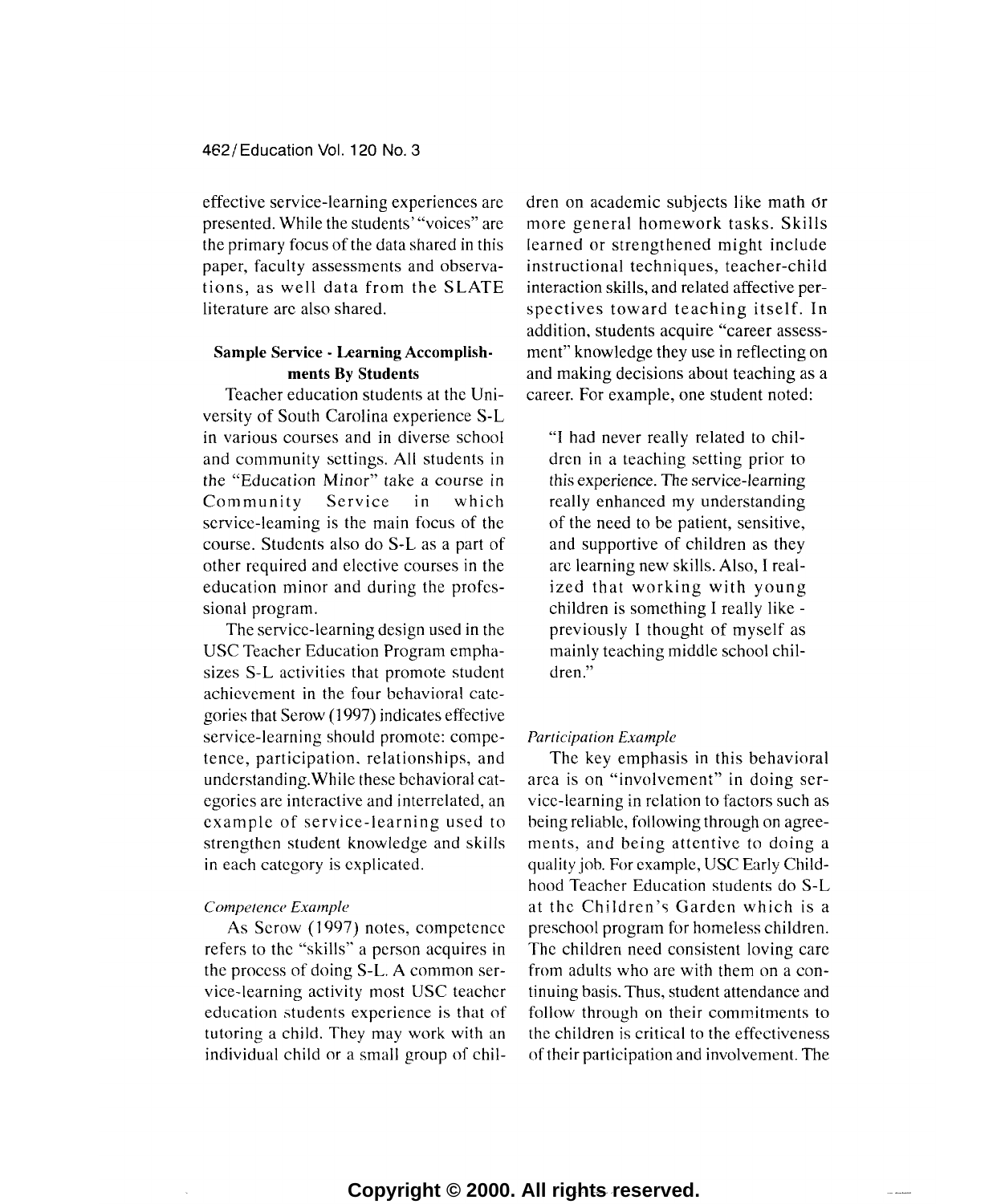students realize this and often comment in their journals about the impact they have on a child because they arc consistently engaged with the child in positive and nurturing ways. In effect, they learn that being reliable is a part of the quality relationship they arc forming with the child. These same students often note that their consistent participation in S-L increases their personal sense of accomplishment; completing tasks thoroughly and in a quality manner become not only characteristic of their participation. hut demonstrate qualities of competence as well.

#### *Relationship Example*

Service-learning experiences are rich in relationship learning possibilities. Teacher education students at the University of South Carolina arc intentionally involved in S-L experiences that arc culturally diverse, providing them with different mentors and supervisors. and encouraging them to reflect on their relationship skills and perspectives. For example. the diversity of situations faced in community S-L often requires more sophisticated relationship skills and perspectives than do traditional school placements made in practica or internships. In working at a program for homeless children and families university students must respond to variables such as parent stress. the special needs of the child as related to beyond school stressors, and various community influences that impact child and family. Thus, S-L participants must be skilled in understanding individual child needs and he prepared to work with several adults of varying backgrounds. Initially some students express frustration in try-

ing to relate to a child and/or parent who differs greatly from them regarding values and life orientation. Through reflection opportunities in class and in individual consultation with instructors, they can compare their perspectives with other students and with guest speakers from the community, and thus gain information for reconstructing their ideas about people different from themselves (Wade & Anderson, 1996). In aS-L reflection journal a student commented:

"I really gained a better perspective about relating to children different from me when our group shared their various S-L experiences. I realized that I was trying to see the children within one mental framework mine! Now I can sec that each child comes from a unique position in life. My S-L has really helped me to relate to all children more effectively."

#### *Understanding Example*

Two dimensions of "understanding" are emphasized in S-L: gaining insight into the value of continued service to the community. and acquisition of knowledge and skills in using S-L as an instructional approach in teaching. These understandings arc highlighted in one student's service-leaming journal entry on doing field trip work as a part of her S- L in a kindergarten classroom.

"I had no idea of the role I would play in planning a field trip to the Ocean for 22 kindergarten children.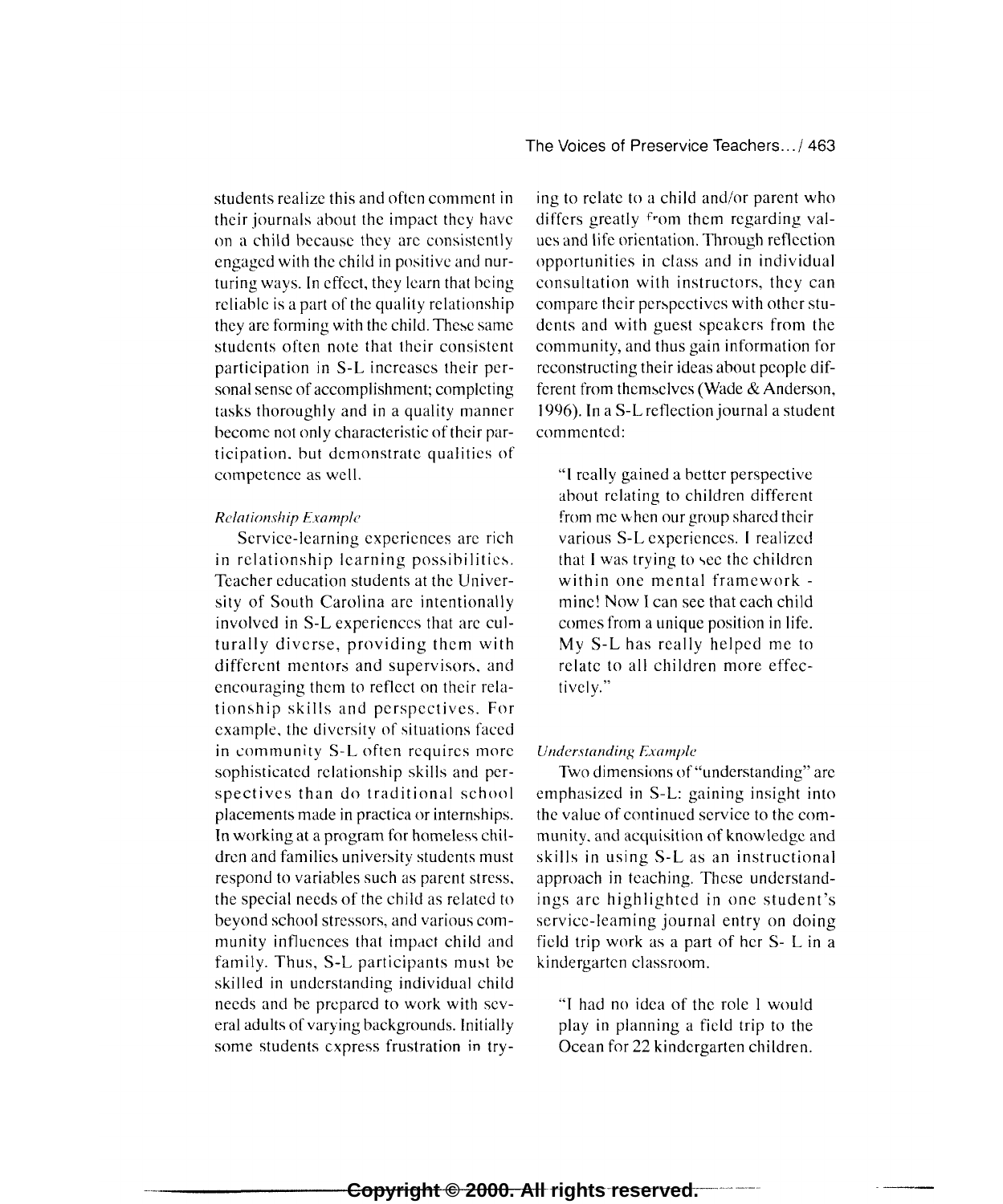My mentor teacher engaged me in every part of the process from planning the key content things we wanted the children to learn- to calling and involving parents in this field trip process. My teacher said "this is the best field trip we have had in several years due to your work and effort; you have made the difference in my being able to spend more time with individual children and parents who can really benefit from my attention." I can see now that service in this school impacts the families too! It creates a totally new classroom learning setting. I am a really key part of this group of children's lives and I am a really valuable asset to this teacher. I will serve in many capacities in the future; I enjoy it and learn greatly from it.

During classroom discussion time, students explore the key elements of S-L as an instructional strategy and approach, using their service-learning experiences as a basis for expanding their understanding of service-learning. The above example (S-L help in the kindergarten) is used to explore how service-leaming is organized, linked to academic learning, developed in response to a community need and school learning, implemented in collaborative ways, and continually refined to strengthen it as a teaching tool. Students are then asked to develop a hypothetical S-L activity that includes all of these elements. These activities are shared in class and organized into a S-L teaching resource guide the students can use throughout their professional program.

# Student Perspectives on the Value and Meaning of Their Service-Learning

How do students involved in S-L perceive their service-learning experiences? Student reflections and perceptions on the meaning and value of their service-learning was acquired through surveying 240 undergraduates who had recently completed S-L as a part of their teacher education courses and 59 professional program interns just completing their final internship. Students were asked several questions related to how they viewed their service-learning experiences, what they felt they gained from their experiences, and their views on what comprised quality S-L. The results of the student survey data were related to the behavioral areas of learning that Serow (1991) suggests S-L should seek to nurture in students. Further, these results were then integrated into our discussion of the implications of "student voices" in shaping service learning experiences that are meaningful and challenging to teacher education students.

### *How Service-Learning Can Promote Student Competence*

A majority of the students (92 percent of the undergraduates and 60 percent of professional program interns) viewed their S-L work as meeting important community needs. These students believe they gained new skills, particularly in learning more about the field of teaching. The professional program interns also noted that they gained increased competence in specific teaching skills as in classroom management, lesson planning, and deal-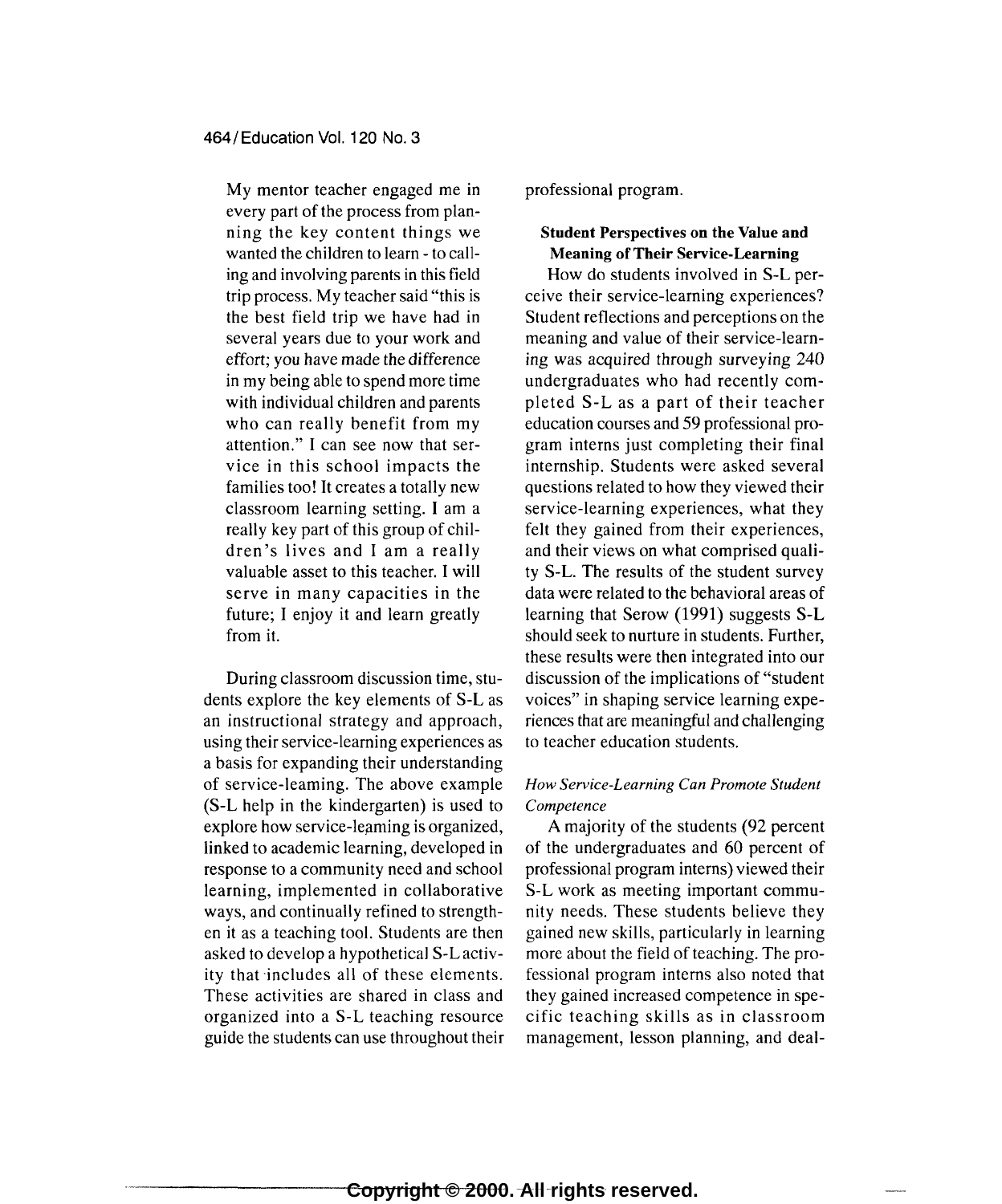the special needs of students. The students noted, however, that for service-learning to be a competence promoting experience the service had to be well designed and related to meeting authentic community needs. Also, analysis of student survey responses revealed that the more time students put in on S-L, the more they also perceived the experience as being substantive and worthwhile to them and to the community. In effect, they had time to fully engage in the service activity. The more positively students viewed their S-L, the more pronounced was their sense that it had increased their self-confidence in their abilities. Thus, service-learning is most likely to enhance learner competence when it is well designed, meeting authentic community needs, and substantively linked to academic learning goals (Erickson & Anderson, 1997).

In narrative reflections, students expressed that service-learning enhanced their competence in various ways: career exploration information, increased self confidence in helping and caring abilities, and attainment of specific instructional skills. They also noted the value of learning about how S-L is organized and integrated into academic learning skills they can use throughout their teaching careers.

# *How Service-Learning Can Strengthen Students' Participation Skills*

How do students in teacher education see their participation in service-learning activities? Our survey results show that 94 percent of the undergraduates and 76 percent of the professional program interns believed that they were full participants in their S-L; they saw their part in the S-L as

active and influential in achieving the desired results of the service. Further, 70 percent of the undergraduates and 57 percent of the professional program interns viewed themselves as being "highly involved" in their S-L; they perceived their involvement to be very influential in the service contexts where they worked. Interestingly, the students who did not see their participation in S-L as effective were the students who noted that their S-L was not well organized or coordinated. Some students noted that participation skills are actually degraded in S-L settings that are poorly planned and/or poorly monitored.

Participation skills were also enhanced when the S-L had meaningful reflection opportunities during class sessions. Meaningful connections between course academic goals and the S-L placement strengthens the overall participation skills of the students (Waterman, 1997). Two thirds of those students surveyed said that S-L had enhanced their academic performance. Analysis of student narrative comments pointed to the importance of a quality S-L experience. Students who had positive S-L involvement cited the high quality of the S-L mentor, very strong coordination and linkage to course goals, and the continuous feedback they received from the people they were working with in the S-L activity.

# *How Service-Learning Can Promote Student Relationship Skills*

Student survey results indicate that the responsibilities students are given in S-L, the sense of caring they develop in doing S- L, and their overall relationship with the supervisors in the S-L context strong-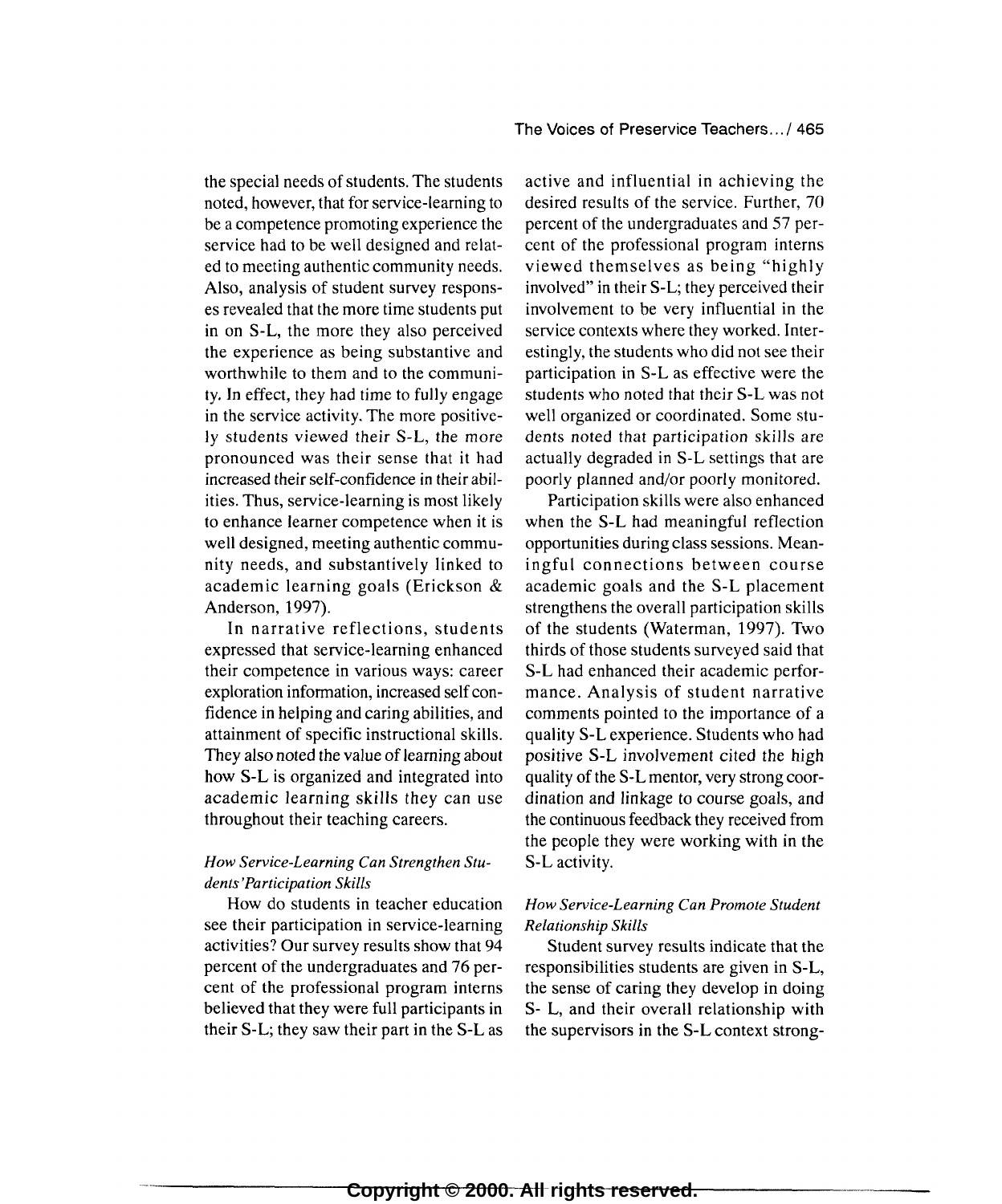S- L, and their overall relationship with the supervisors in the S-L context strongly influence their perceptions of their S-L experiences. Eighty to 90 percent of the undergraduate students in this study reported that their S-L work helped them to develop a sense of caring. Three fourths of these same students said S-L had a very strong effect on their caring skills. Similarly, both the undergraduates (90 percent) and the professional program interns (70 percent) said that their S-L had strengthened their professional relationship skills and that they had gained skill in how to function as professional educators in different settings with children from diverse backgrounds.

Students felt that S-L involvement had increased their sensitivity to students with special needs, made them more understanding of people culturally different from themselves, and more patient and sensitive to the general needs of all students. One student noted:

I really feel like I am more skilled in handling conflict situations. Several of the middle school students I worked with had pretty negative attitudes but I showed them positive alternatives to solving problems. I think I taught them a lot more than just math. And, I came out of this with much more sensitivity to being patient and being a good listener.

# *How Service-Learning Can Strengthen Students· Understanding and Learning*

An important premise for connecting service and learning resides in students'

conception of community service as a legitimate avenue for personal and professional growth, as well as an empowering process for maintaining healthy communities (Kinsley, 1993). This recognition of the value of S-L as a valuable learning mode was validated in this study with 90 percent of the students reporting that S-L experiences in courses had increased their level of community volunteer activity. Students also noted that they now had a better understanding of the community, its needs, strengths, and potential for becoming an even better place to live.

Student understanding and learning of how to use S-L as a teaching method was also enhanced. Eighty to 90 percent of the students in this study said they would be more likely to use service-learning methods in their own teaching, and 75 percent of them indicated very strong commitment to using S-L as an instructional methodology. Unfortunately, this commitment to using S-L in teaching decreased as the grade level one was preparing to teach in increased; students preparing for secondary education were much less likely to say they would use S-L in their teaching.

Student reflection about their S-Lexperience is critical to their understanding and learning (Waterman, 1997). In this study, 95 percent of the undergraduates and 90 percent of the interns indicated that they had been given sufficient opportunity to reflect about their experiences in S-L placements. The vast majority of the students and interns also noted they did both written and oral reflections, on site and in the university classroom. Students strongly valued the reflection opportunities as means to more clearly link S-L to acade-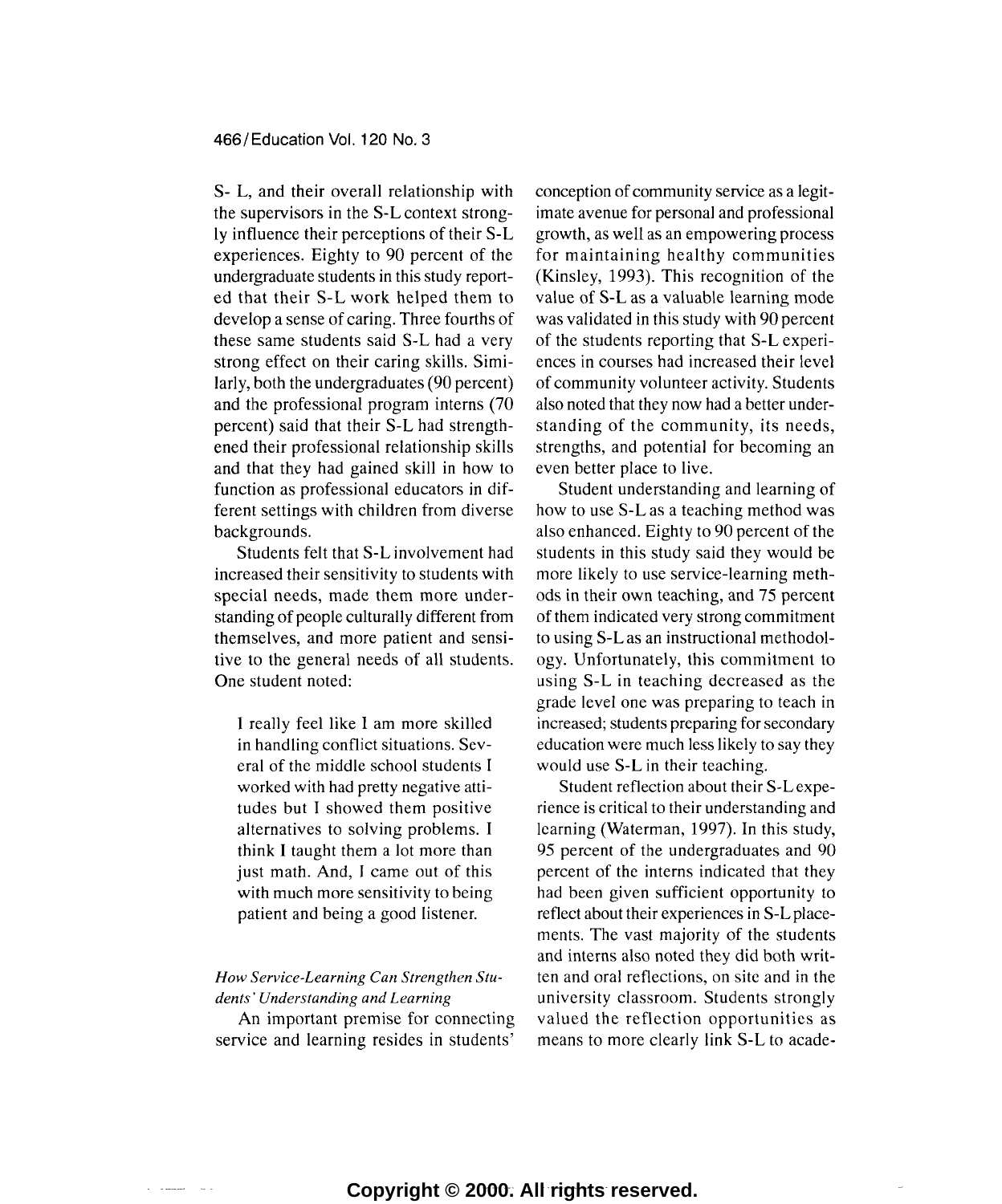encourage students to examine their service in relation to formal course goals is a distinguishing feature of S-L.

#### Implications of Student Perceptions on the Value and Meaning of S-L for Teacher Education

Service-learning, in the perspectives of the preservice teachers in this study, has some empowering attributes that teacher education should examine and integrate into course and program activities. These attributes provide a basis for transforming key aspects of the teacher education experience by making it a more meaningful, susbstantive, and community-centered learning opportunity.

For example, students viewed effective S-L as an experience that addresses an important community need. Indeed, the literature on S-L emphasizes this attribute as one of the defining characteristics of service-learning in contrast to more traditional school-based practicurn situations (Erickson & Anderson, 1997). One of the "most positive" features of doing service-learning according to the students in this study was their sense of contributing to the community in significant ways. In more traditional practicum contexts the needs are often contrived, or mainly defined by the whims of the supervising mentor. Students liked being a part of the needs identification process, having input on how they could help meet specific needs, and being "partners" with their mentors in the planning and reflection process. As one student noted in her narrative, "I never felt like I was just fillir;g up space; I was treated like a very important person who had good ideas. I always felt like my ideas. were

valid, respected, and indeed used!" It is very important to students that they "made a difference" in the lives of others. Teacher educators would do well to re-think the value of traditional practicum where student involvement lacks the total immersion of students in partnership processes where they assess, plan, and commit themselves to making a difference in the lives of other people (Myers & Pickeral, 1997).

Another rewarding attribute of S-L identified by these students was their involvement with individual children and adults in ways that engaged them in serving, learning, and developing caring relations with the people they served. While traditional practicum settings may allow for this close, nurturing relationship, they typically do not invite this type of engagement because it is more group oriented, and more focused on simply introducing students to the basis of particular teaching contexts. In the S-L context, one is more likely to develop "ownership" in mentoring a child, more likely to assist a teacher who really needs help, and more likely to experience children's and family's reality as in helping families with evening homework tasks at a local shelter. These are rich contexts for helping preservice teachers to develop confidence in their interaction skills and to develop close connections to the school, shelter, or other community groups. Further, in authentic helping relationships, students are more open to learning from their mentors and from those they are helping. While the school-based "professional" training roles are certainly important in teacher education, the volunteer S-L involvement of students changes the role context to that of a more mean